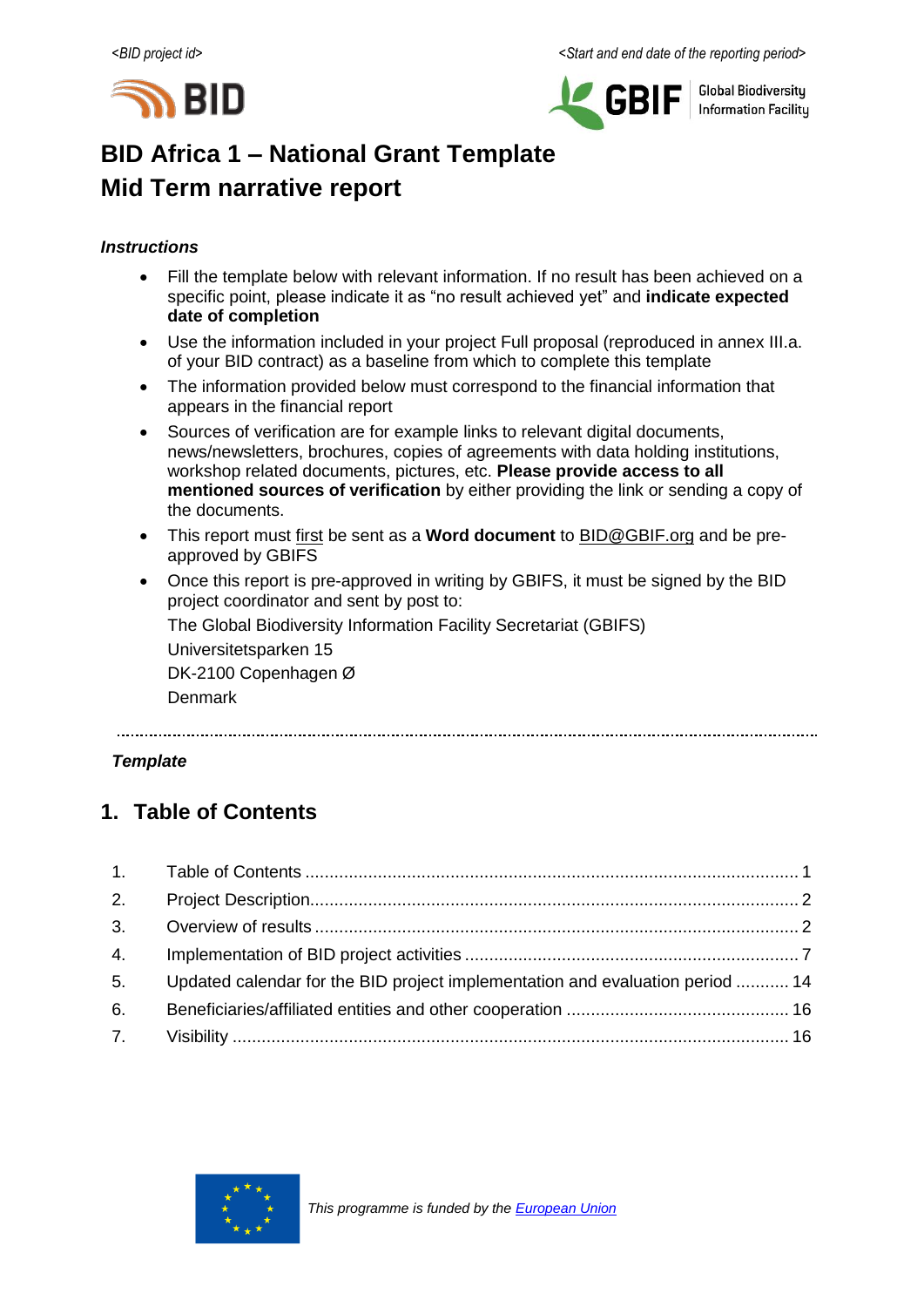



## <span id="page-1-0"></span>**2. Project Information**

- **2.1. Project Coordinator: Institution/network/agency name: Herbier National du Gabon**
- **2.2. Main contact person and role: Nestor ENGONE OBIANG (Curator of Herbier National du Gabon), coordinator of project**
- **2.3. BID proposal identifier: BID-AF2015-0038-NAC**
- **2.4. Project title:**

**Support for data collection of plant biodiversity in Gabon**

**2.5. Start date and end date of the reporting period:**

**01/06/2016-01/12/2018 (this date was modified according the revised schedule after the herbarium building destruction)**

<span id="page-1-1"></span>**2.6. Country in which the activities take place: Gabon**

## **3. Overview of results**

#### **3.1. Executive summary**

Give a short summary of the activities implemented and the outcomes of the project for the *reporting period* (500 *words maximum)*

The principal initial objective of this project aimed to mobilize as much data as possible on the floristic diversity of Gabon, by combining specimen information with forest inventory data and the content of the published data in order to create database and to the made available it to public. This database had to serve as a powerful support tool to help governmental and non-governmental organizations to develop effective strategies for a sustainable management of the biodiversity. Three main goals was identified in this project statement (Establish or strengthen national biodiversity information facilities, Increase available biodiversity data, within and beyond the grant period, Apply biodiversity data in response to national priorities).

To achieve these objectives and in the strict respect of the proposed schedule, the following activities have already been implemented for this period according to the revised schedule:

- 1. **Organization of project activities launch workshop**. This workshop that contained 25 persons which came from 7 different institutions aimed to explain the goals and the expected outcomes of the BID project.
- 2. **Participation to the BID Capacity Enhancement workshop**. This workshop took place in Kigali (Rwanda), from August 22th to 25th and was related to the Biodiversity Information for Development (BID) program, which is supported at the national herbarium of Gabon and funded by the European Union in the ACP and sub-Saharan regions. The overall objective was to contribute to enhancing the capacity of the BID project team and plan/implement biodiversity data publishing efforts effectively and according to GBIF standards.
- 3. **Physical inventory of specimen present at the Herbier National du Gabon**. Since august 2016, **34549** specimen data were counted and mobilized. Among them, 28981 are inserted and repertoried in the database, 5568 are already mounted and inserted but non repertoried in the database. These last are subject to Rapid Data Entry (RDE) for their integration in the BRAHMS. A second counting will be done to check and confirm these
- 4. **Digitalization of forest inventory data**. Data come from IRET for the moment. The implementation of this activity allowed to digitalize 256 sampling data (permanent plots and transects) with more than

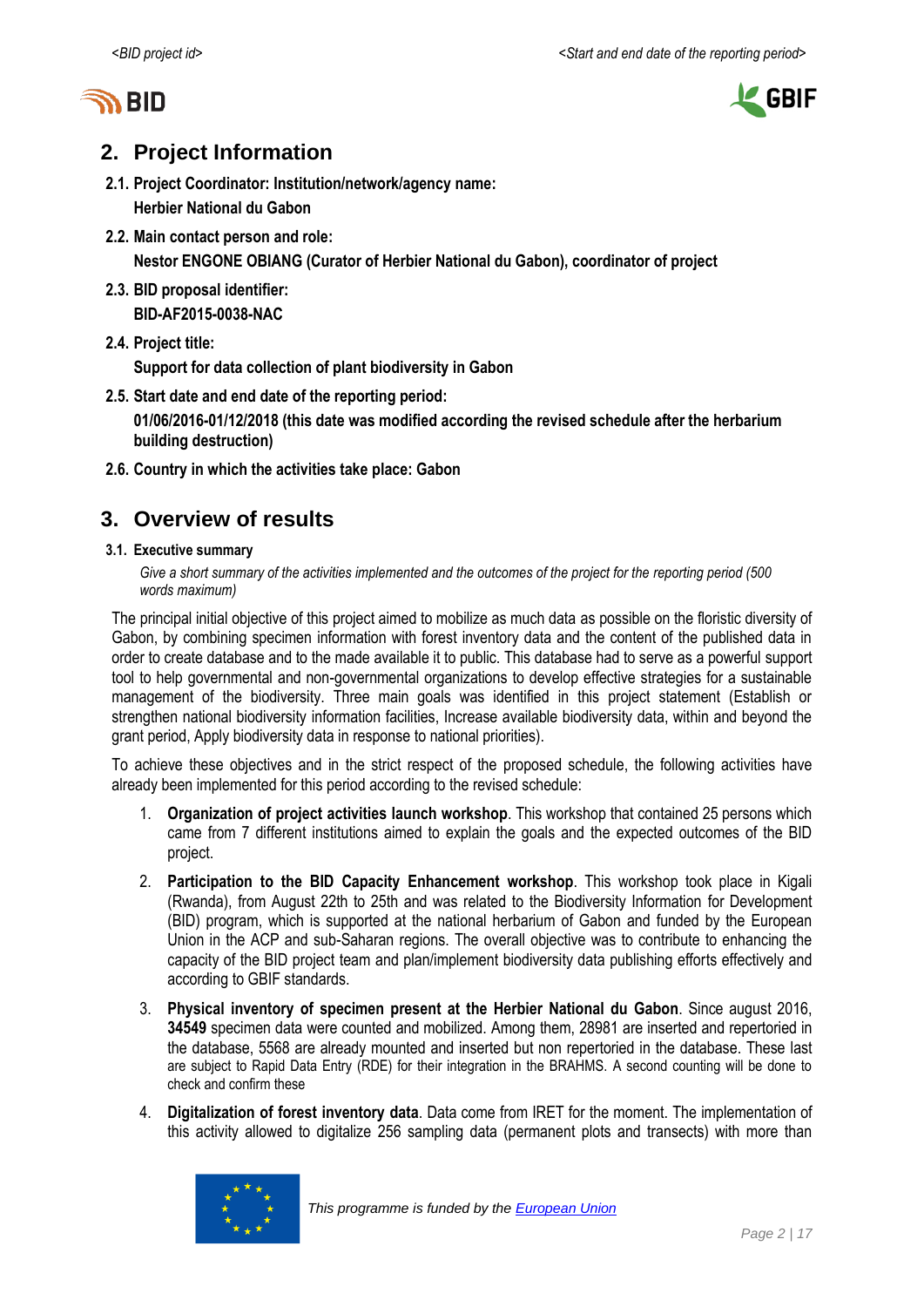



50 000 trees for which diameter is superior of 10 cm and about 300 species for the moment. The final goal is to obtain about 400 sampling data before the end of the project.

- 5. **Oral communication in the Agence Nationale des Parcs Nationaux du Gabon about the data digitalization**. By Pulchérie to explane the goals of Kigali workshop.
- 6. **Meeting with the ENEF's partners**. To visit their local herbarium (foundation Chris Wilks)
- 7. **Beginning of web site conception**
- **8. Participation to UICN workshop**
- 9. **Participation to training of spatial ecology**

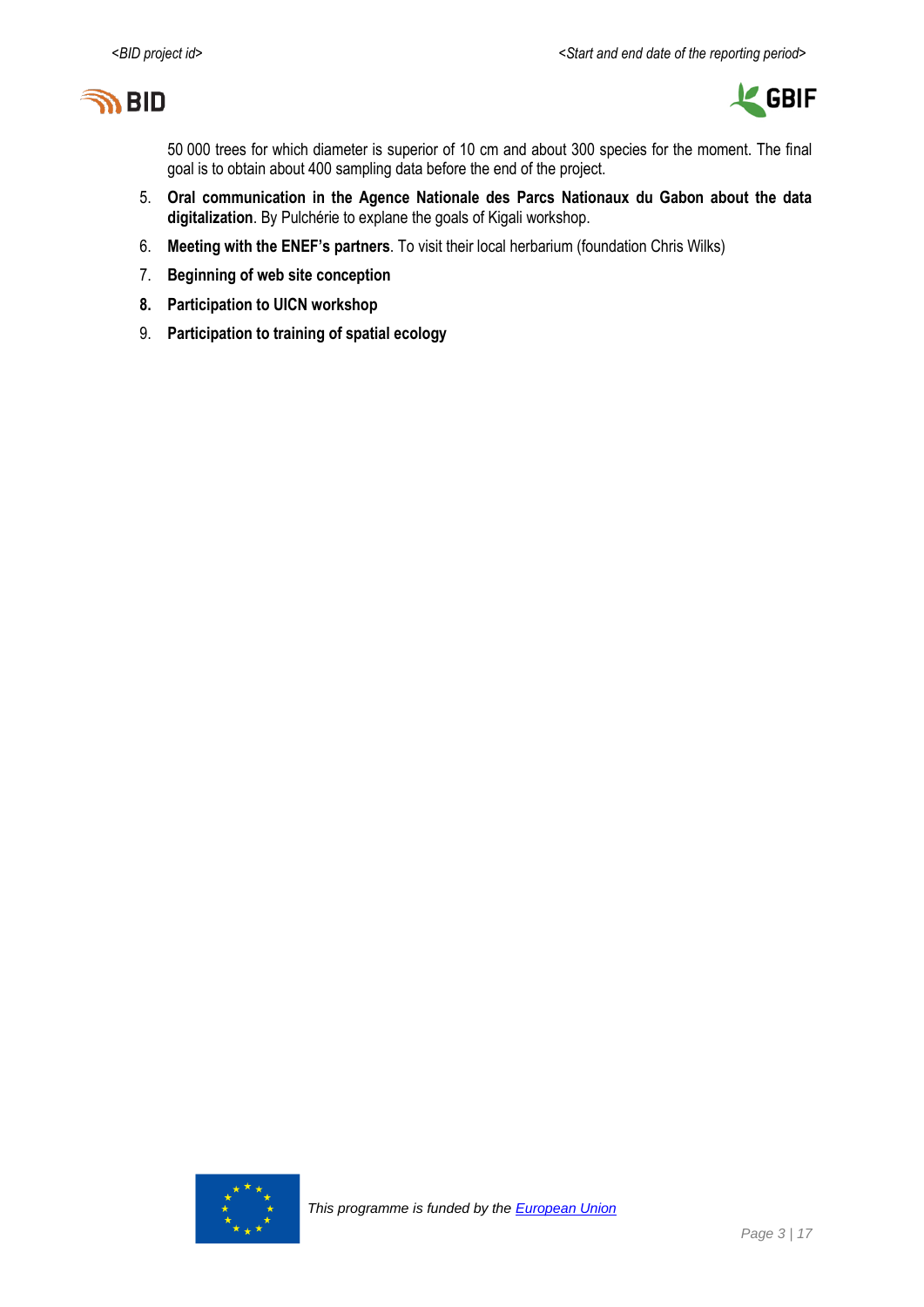



### **3.2. Progress against expected milestones:**

| <b>Expected milestones/activities</b>                                                                                                                               | Completed?<br>Yes/No | <b>Explanatory notes</b>                                                                                                                                                                                                                                                                                                                                                                                      | Sources of<br>verification                              |
|---------------------------------------------------------------------------------------------------------------------------------------------------------------------|----------------------|---------------------------------------------------------------------------------------------------------------------------------------------------------------------------------------------------------------------------------------------------------------------------------------------------------------------------------------------------------------------------------------------------------------|---------------------------------------------------------|
| Completed capacity self-assessment<br>questionnaire for national biodiversity<br>information facilities<br>(www.gbif.org/resource/82277).                           | Yes                  | The national capacity self<br>assessment<br>questionnaire has been<br>completed                                                                                                                                                                                                                                                                                                                               | Mail sent to<br>BID@gbif.org<br>05/08/2016              |
| At least three national data publishing<br>institutions are registered with GBIF.org<br>For registered data publishers see:<br>http://www.gbif.org/publisher/search | No                   | Ours institutions are not<br>yet visible in GBIF.org                                                                                                                                                                                                                                                                                                                                                          |                                                         |
| At least one person from the project team<br>has completed the certification process<br>following the first BID Capacity<br>Enhancement workshop                    | Yes                  | Participation of our team<br>member to the BID<br><b>Capacity Enhancement</b><br>workshop that took place<br>in Kigali (Rwanda), from<br>August 22th to 25th                                                                                                                                                                                                                                                  | Pulchérie<br><b>BISSIENGOU</b><br>bissiengou_p@yahoo.fr |
| Knowledge dissemination activities have<br>been scheduled following the first BID<br>Capacity Enhancement workshop                                                  | Yes                  | Oral presentation was<br>done in Agence Nationale<br>des Parcs Nationaux du<br>Gabon by Pulchérie to<br>explane the goals of<br>Kigali workshop. Different<br>types of data was also<br>presented                                                                                                                                                                                                             | Meeting List of<br>presnece (10.03.2017)                |
| At least one dataset has been published<br>to GBIF.org                                                                                                              | No                   |                                                                                                                                                                                                                                                                                                                                                                                                               |                                                         |
| The data users identified in the full<br>proposal have documented their intended<br>use of the mobilized data and provided<br>early feedback                        | Yes                  | Researchers of the<br>Herbier National du<br>Gabon and the Institut de<br>Recherche en Ecologie<br>Tropicale (IRET) was<br>invited to the workshop<br>taken place in Yaoundé,<br>Cameroun(19th -23th june<br>2017) about the statute of<br>conservation of species.<br>Information relating to the<br>identified species during<br>this process needed the<br>using of herbier national<br>du Gabon database. | <b>Invitation letter</b>                                |

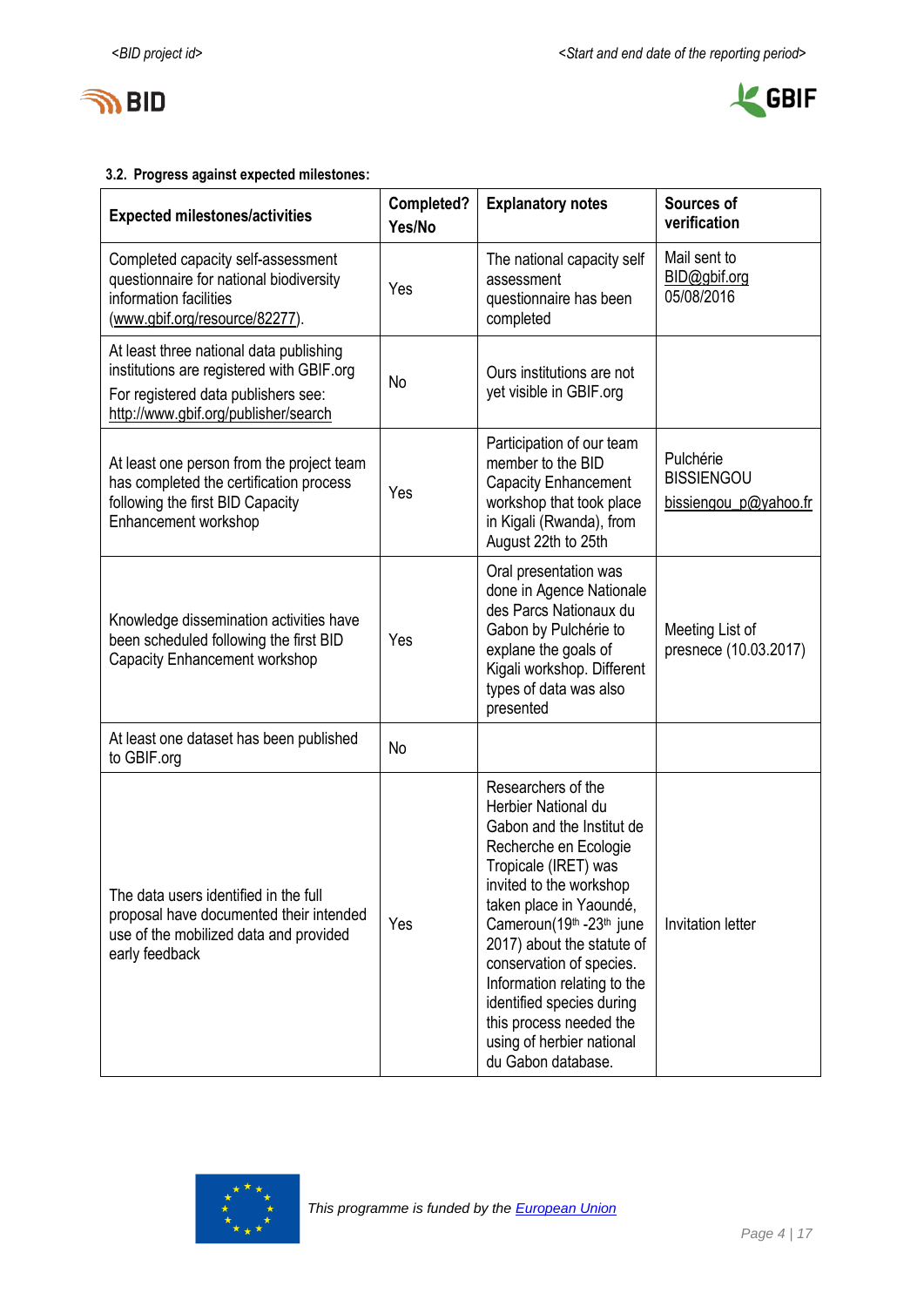



### **3.3. Project deliverables and activities**

*Refer to the table in section 2.2 "Deliverables, activities and reporting criteria" of your BID full proposal. Provide updates on the status of each of planned deliverables. In the event of unexpected delay, please provide detailed explanatory notes and indicate planned completion date. Add as many rows as needed.*

| <b>Deliverable</b>                                          | <b>Related activity</b>                                                                    | <b>Completed?</b><br>Yes/No         | <b>Explanatory notes</b> | <b>Sources of verification</b>                                                                                                                                                                                                                                   |
|-------------------------------------------------------------|--------------------------------------------------------------------------------------------|-------------------------------------|--------------------------|------------------------------------------------------------------------------------------------------------------------------------------------------------------------------------------------------------------------------------------------------------------|
| <b>HENGAD</b>                                               | Herbier National du<br>Gabon                                                               | <b>Herbier National</b><br>du Gabon | 20/2/2017                | The first portions of the<br>mobilized data will be<br>published before the final<br>deliverable to enable GBIF<br>the GBIF helpdesk to<br>evaluate the data formatting<br>and content                                                                           |
| <b>HENGAD</b>                                               | Herbier National du<br>Gabon                                                               | <b>Herbier National</b><br>du Gabon | 1/12/2018                | One of expected Deliverable<br>of this project is the herbier<br>national du Gabon database<br>creation and his connexion<br>to GBIF portal. this is only<br>possible after of all<br>biodiversity data mobilization                                             |
| Checklist of<br>hervarium<br>specimens<br>inserted          | - Inventory of the<br>herbarium<br>specimens inserted<br>- Updating of<br>scientific names | <b>Herbier National</b><br>du Gabon | 1/12/2018                | Completed number of<br>inserted specimens will<br>available in the end of<br>project but some number of<br>samples physically present<br>can be now consulted at the<br>herbier national du Gabon.                                                               |
| The online<br>database                                      | Connecting the<br>herbarium to<br>internet                                                 | <b>Herbier National</b><br>du Gabon | 1/12/2018                | Access to online database<br>interface for the National<br>Herbarium of Gabon with the<br>complete database<br>mobilized at the end of<br>period grant. But the layout<br>of this try portal is already<br>available (http://vmtropicar-<br>proto.ird.fr/gabon/) |
| Synthesis of<br>documents on<br>gabonese<br>plant diversity | Analyze documents<br>and forestry<br>inventory data                                        | <b>Herbier National</b><br>du Gabon | Now                      | Availability of some<br>synthesis documents on<br>plant diversity in the National<br>Herbarium of Gabon                                                                                                                                                          |
| Presence of<br>new mounted<br>herbarium<br>specimens        | Mounting of<br>herbarium<br>specimens                                                      | <b>Herbier National</b><br>du Gabon | Now                      | Consulting the catalog<br>related to the number of<br>specimens mounted for the<br>moment                                                                                                                                                                        |

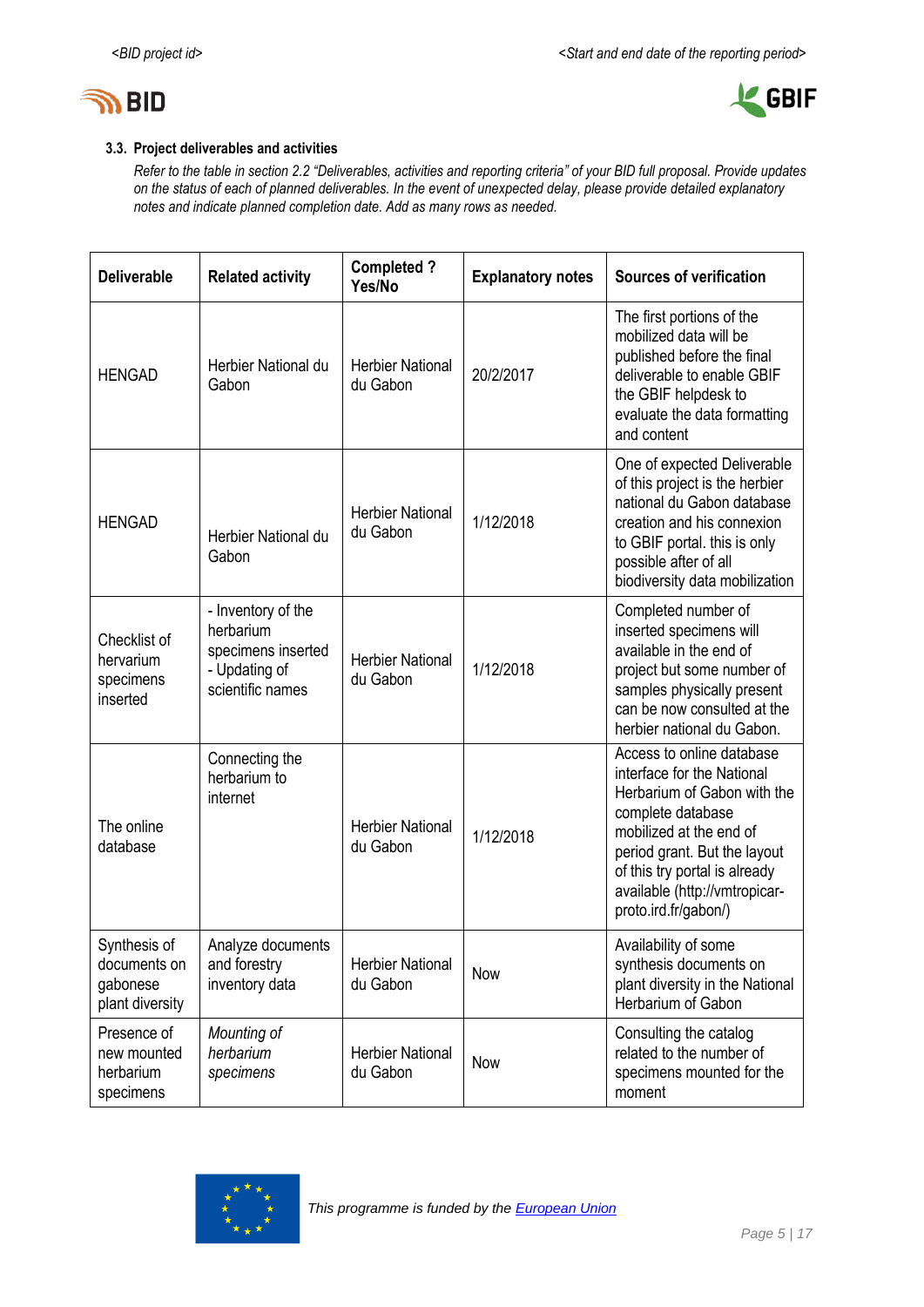



#### **3.4. Datasets published on GBIF.org**

*If the dataset is not yet published, please indicate the name of the institution that is expected to host the data when published in the column "DOI or URL/Planned hosting institution". Add as many rows as needed.*

| <b>Dataset title</b> | <b>Publishing</b><br>institution | <b>DOI or URL/Planned</b><br>hosting institution | Date/expected<br>date of<br>publication | <b>Explanatory</b><br>notes |
|----------------------|----------------------------------|--------------------------------------------------|-----------------------------------------|-----------------------------|
|                      |                                  |                                                  |                                         |                             |
|                      |                                  |                                                  |                                         |                             |
|                      |                                  |                                                  |                                         |                             |
|                      |                                  |                                                  |                                         |                             |
|                      |                                  |                                                  |                                         |                             |
|                      |                                  |                                                  |                                         |                             |

#### **3.5. Examples of use of biodiversity data available through GBIF**

*Use the table to document use or planned use of data available through GBIF as part of your project. You may want to refer to the section 2.5 "Plan to support the integration of biodiversity information into policy and decision-making processes" of your BID full proposal. Please provide the DOI for datasets published on GBIF or data downloaded from GBIF in the "Dataset" column. Briefly describe how the data have been used or are planned to be used in the "Data use" column (ca. 50 words). Provide the date or approximate time frame in months for the use or planned use in the "Date/time frame" column. Please provide links to any documents or webpages documenting the use in the "Sources of verification" column. Add as many rows as needed.*

| <b>Dataset</b> | Data user                                   | Data use                                               | Date/time frame         | <b>Sources of verification</b>                                       | <b>Notes</b>                                                                  |
|----------------|---------------------------------------------|--------------------------------------------------------|-------------------------|----------------------------------------------------------------------|-------------------------------------------------------------------------------|
| Gbif.org       | The<br>members<br>of the<br>project<br>team | -Occurrences data<br>-Taxonomic list<br>-Sampling data | 11/3/2017<br>10/04/2017 | https://github.com/gbif/ipt<br>/wiki/samplingEventData<br>#templates | To see how to<br>fill the<br>occurrences<br>data and<br>sampling data<br>form |
|                |                                             |                                                        |                         |                                                                      |                                                                               |
|                |                                             |                                                        |                         |                                                                      |                                                                               |
|                |                                             |                                                        |                         |                                                                      |                                                                               |

### **3.6. Events organized as part of the project**

*List all the events that have been organized as part of your project. Please provide links to any documents or webpages documenting the use in the "Sources of verification" column. Add as many rows as needed.*

| <b>Full title</b>                                | Organizing<br>institution | <b>Dates</b> | Number of<br>participants | <b>Sources of</b><br>verification                       |  |  |  |
|--------------------------------------------------|---------------------------|--------------|---------------------------|---------------------------------------------------------|--|--|--|
| <b>BID</b> project activities<br>launch workshop |                           |              | 25                        | -Report of BID project<br>activities launch<br>workshop |  |  |  |

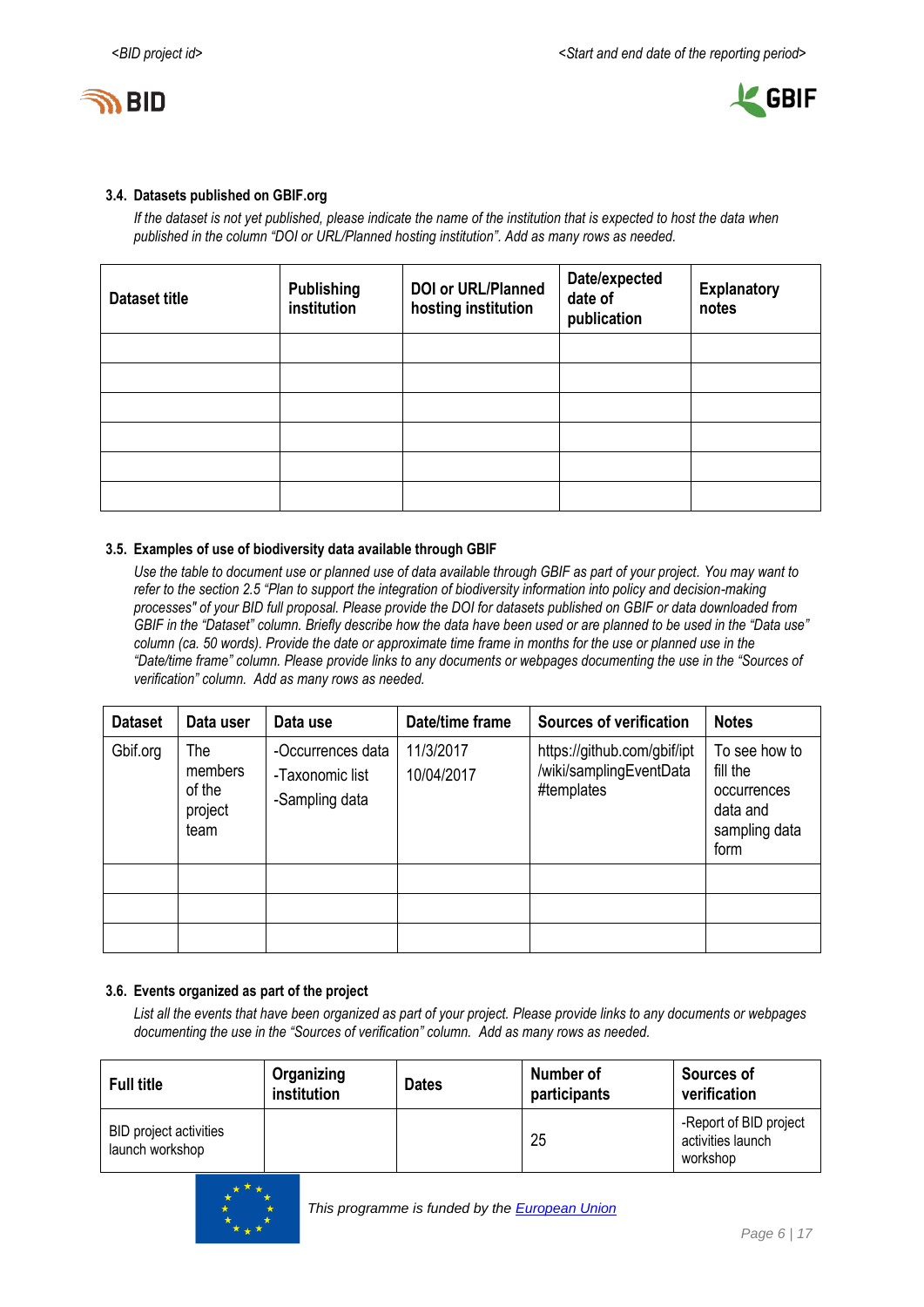



|                                    | <b>Herbier National</b><br>du Gabon | 27th July 2016  |   | -List of present<br>persons<br>-Power point of<br>presentation |
|------------------------------------|-------------------------------------|-----------------|---|----------------------------------------------------------------|
| Meeting about data<br>digitization | <b>Herbier National</b><br>du Gabon | 10th Marsh 2017 | 8 | List of present<br>persons                                     |
|                                    |                                     |                 |   |                                                                |
|                                    |                                     |                 |   |                                                                |
|                                    |                                     |                 |   |                                                                |

## <span id="page-6-0"></span>**4. Implementation of BID project activities**

*Refer to section 2.2 "Deliverables, activities and reporting criteria" in your BID full proposal. Provide updates on each of the activities using the reporting criteria and other sources of verification as appropriate. If no result has been achieved on a specific activity, please indicate it as "no result achieved yet" and indicate expected date of completion. Sources of verification are for example links to relevant digital document, news, newsletter, brochures, copies of agreements with data holding institutions, workshop related documents, pictures, etc.*

### **4.1. Goal 1: Establish or strengten national biodiversity information facility**

*Please use same activity name as the one given in section 2.2 "Deliverables, activities and reporting criteria" in your BID full proposal.*

The implementation of the project activities is done according to the initial biodiversity mobilization data plan. For this specific goal, 4 main tasks are now implemented: **i) project activities launch workshop; ii) analysis of documents containing the forest inventory data; iii) the counting of the physical specimens really present in the herbier national du Gabon; iv) Mobilization of data contained in the mounting room** .

### *Activity 1 name:* Organization of project activities launch workshop

National meetings with the public and private administration have been suggested like one of objectives in the full proposal to mobilize the different data types. Thus, a workshop was organized on July 27, 2016 in the meeting room of the ex Herbier National du Gabon (HNG) building, from 9 am to 3 pm. The purpose of this meeting was to edify the participants on the objectives and expected outcomes of the project. The workshop consisted of 25 participants from seven institutions, six from the public sector and one from the private sector : Agence Nationale des Parcs Nationaux (ANPN); Institut de Pharmacopée et de Médecine Traditionnelle (IPHAMETRA); Institut de Recherche en Agronomie et Foresterie (IRAF); Institut de Recherche en Ecologie Tropicale (IRET) ; Ministère de la Protection de L'Environnement et des Ressources naturelles de la Forêt et de la Mer ; PIN/JACA)1; Université des Sciences et Techniques de Masuku (USTM). Following the presentation of the four statements, the discussions resulted in the following recommendations:

- Undertake administrative procedures with the partners to access their data (MINEF, Forest managers...)
- Consultation of all digital libraries on floristic biodiversity in Gabon
- Make an inventory of the collections and bibliographic background of the herbarium

Take measures to ensure the reliability of forest inventory data (find objective criteria for retaining information to be included in the database).

-



<sup>1</sup> *Private Institution*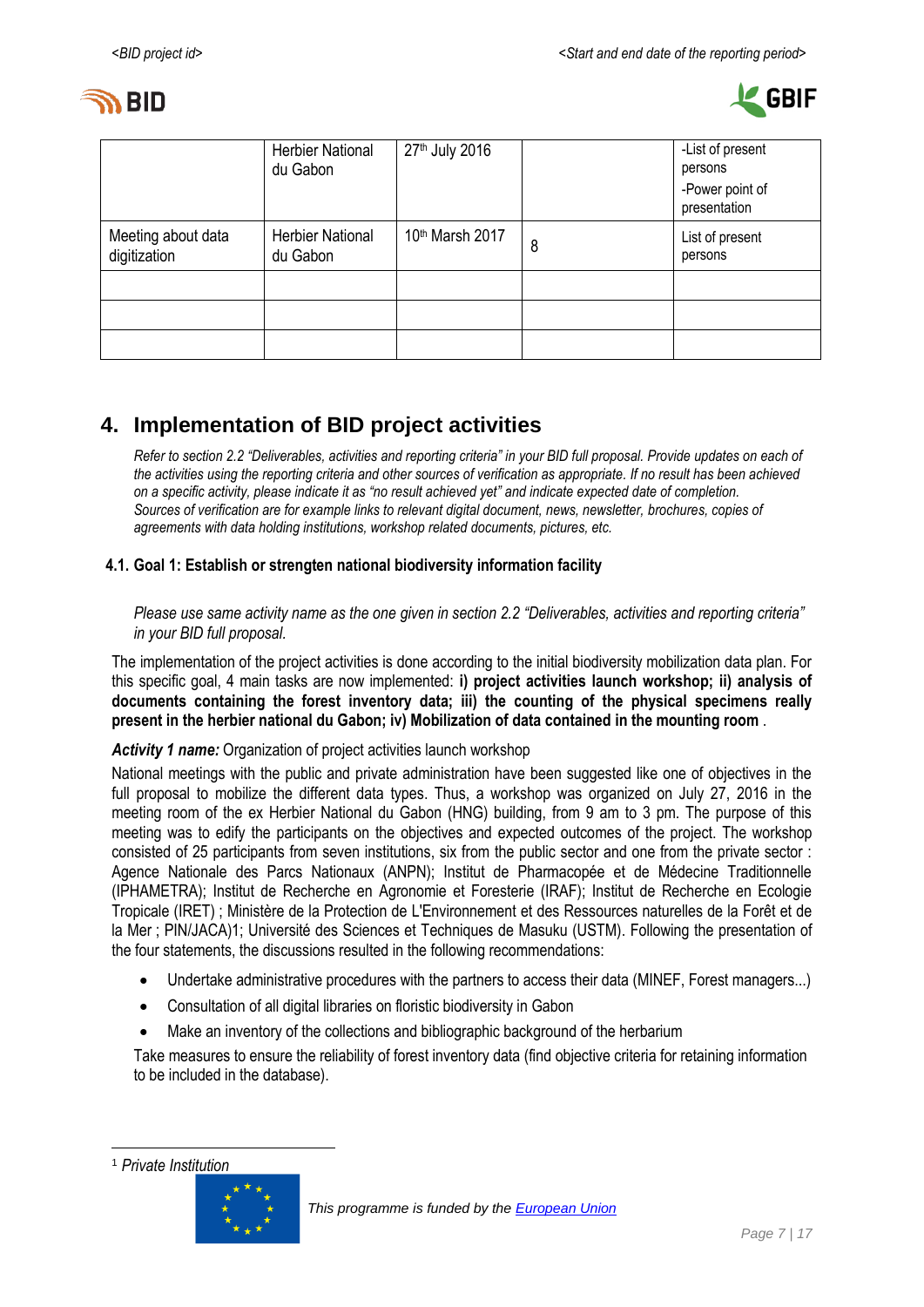



#### **Description of any implementation during the reporting period**

The workshop began with the presentation of the welcome message from the Curator of the National Herbarium of Gabon and Project Coordinator who also briefly presented the general context of the project. Then, a workshop office was set up. Thus, on the proposal of the coordinator of the project, Mr. LEBAMBA Judicaël was brought to the head of this office by acclamation. His main task was to direct the work of the workshop during the day. Four oral presentations were made:

- 1. DETAILED PRESENTATION OF THE GBIF / BID PROJECT by Nestor ENGONE OBIANG (HNG/BID)
- 2. BOTANICAL RESEARCH AND HERBARIUM MANAGEMENT SYSTEM (BRAHMS) by BISSIENGOU Pulchérie (HNG)
- 3. DATABASE RESEARCH AUTHORIZATIONS by Aurélie Flore KOUMBA PAMBO (IRAF/ANPN)
- 4. ANPN Library [\(https://www.zotero.org/groups/anpn\\_bibliotheque/items\)](https://www.zotero.org/groups/anpn_bibliotheque/items) by Kathryn JEFFERY (ANPN).

After these oral presentations, exchanges were made in plenary on two themes, the data mobilization strategy and the hosting the database. A first draft of the report was drafted immediately and read in plenary. Finally, the final word was delivered by the project coordinator and the meeting rose at 3 pm.

#### **Sources of verification**

- List of workshop presence
- Workshop report
- Presentations slides

#### *Activity 2 name:* Analyze documents and forestry inventory data

The activity 2 is implemented by selecting forestry inventory data available in the bibliographic data (paper or electronic). These documents include the unpublished reports, theses and personal note book. For the moment, the following documents have already been used for data seizure:

- Balinga, M. et al. 2006. A vegetation assessment of the Waka national park, Gabon. Carpe report, Herbier National du Gabon, Limbe Botanic Garden, Missouri Botanical Garden, Wildlife Conservation Society, Forests Resources and People, Smithsonian Institution, Libreville, Gabon.
- Sunderland, T. et al. 2004. A preliminary vegetation assessment of the Mbé national park, Monts de Cristal, Gabon. Carpe report, Herbier National du Gabon, Limbe Botanical and Zoological Gardens, Missouri Botanical Garden, Forests Resources and People, Smithsonian National Zoological Park, Libreville, Gabon.
- Sosef M. S. M., Issembe Y., Bourobou Bourobou H. P., and Koopman W. J. M.: 2004 Botanical Diversity of the Pleistocene Forest Refuge Monts Doudou, Academy of Science memoir, 28, pp 17-91
- Bourobou Bourobou H, 2002- Flore et végétation de Rabi Kounga. Rapport d'Etude de la biodiversité végétale, 160 p
- Memiaghe HR, Lutz JA, Korte L, Alonso A, Kenfack D (2016) Ecological Importance of Small-Diameter Trees to the Structure, Diversity and Biomass of a Tropical Evergreen Forest at Rabi, Gabon. PLoS ONE 11(5): e0154988. doi:10.1371/journal.pone.0154988.

Other documents have also been used, notably the field note book of IRET, data from the permanent plots of the Agence Nationale des Parcs Nationaux (ANPN) and the IRET, the inventory data of the forestry companies and of the forest ministry.

#### **Description of any implementation during the reporting period**

The activites of our project began on july after the organization of the workshop to launch the project activities. The implementation of these activities was interrupted after the destruction of the Herbier National du Gabon building on end of august. The restart of the activities implementation was done after the installation of the

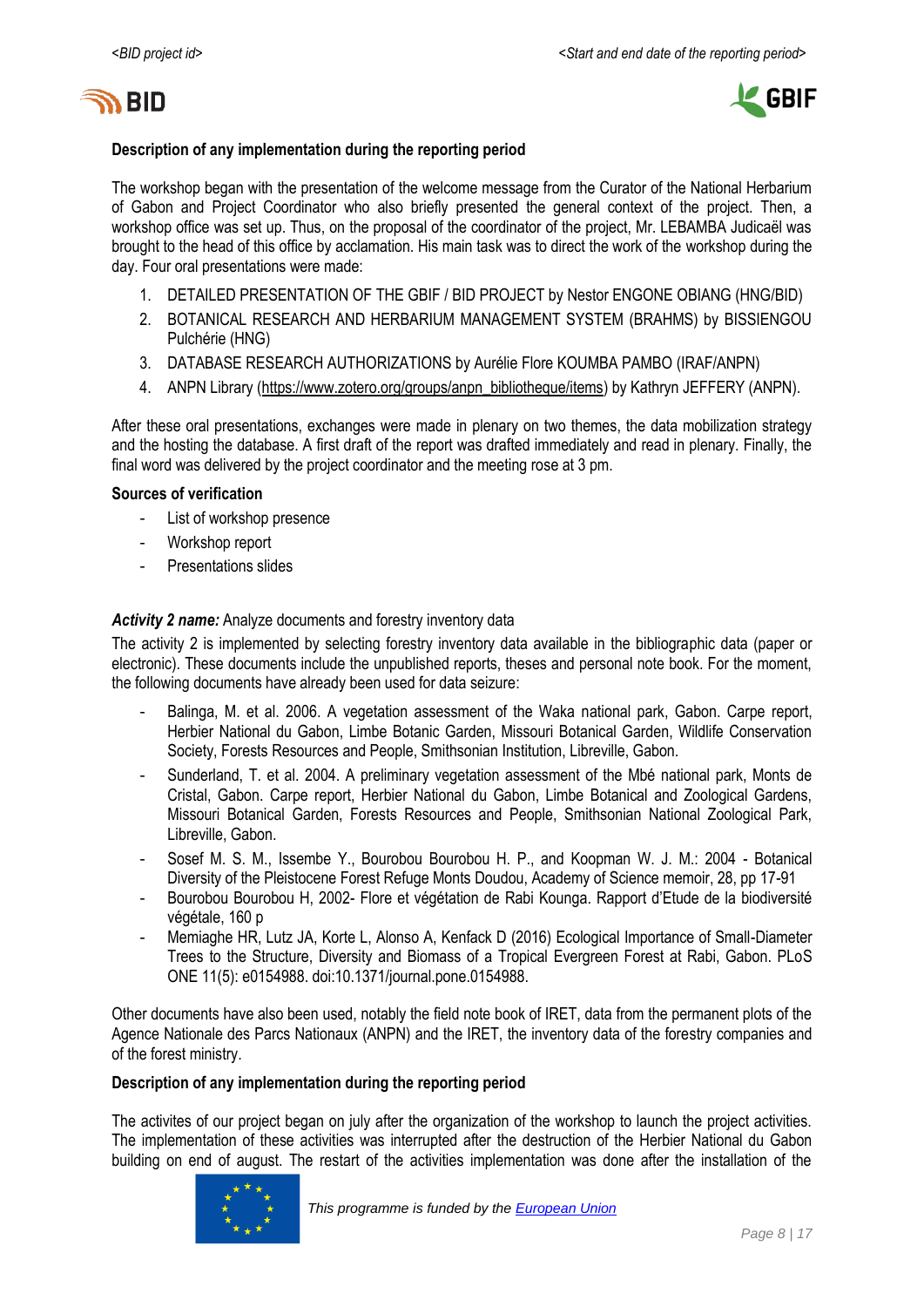



herbarium at the Agence Nationale des parcs Nationaux offices and the obtaining of the small computer and office equipement from the ANPN manager on december. Recently, one travel have been undertaken to Makoukou from 11 to 21 of february. The aim of this mission was to visit the Ipassa herbarium and to consult the bibliographic data including the inventory data and the IRET field copy books. The implementation of this activity allowed to digitalize 254 sampling data (permanent plots and transects) with more than 50 000 trees for which diameter is superior of 10 cm and about 300 species for the moment. The final goal is to obtain about 400 sampling data before the end of the project.

#### **Sources of verification**

- The synthesis document giving the extracted number data
- The summary of the consulted bibliography

*Activity 3 name:* Inventory of the physical data

The physical data constitute the collections of the berbarium specimens essentially housed in the herbier national du Gabon. The other data being located at the herbarium of Ipassa (Makokou) of IRET, the herbarium of the Ecole Nationale des Eaux et forêts (ENEF) like explane in the BID full proposal (2.4).

#### **Description of any implementation during the reporting period**

The physical data counting started on december at the herbier national du Gabon. In this activity, the counting is done by family that is extracted of the brahms database and the number of the specimens counted by technician is repertoried in the note book dedicated to this actvivty. The check of the counted specimen present at the herbarium is done in the database. The counting of specimen is became one daily activity at the herbier national du Gabon untill now. In the 34 549 spcimens counted, about 28 981 of them are repertoried int the BRAHMS database and the 5568 non repertoried others will subject to Rapid Data Entry (RDE) for their integration in the BRAHMS database. The underlying activity is to check if the botanical specimen quoted in the old volumes of flore du Gabon exist in the database. All specimens repertoried in the BRAHMS database and phycaly absent in the Herbier National du Gabon will be traced for their localisation. As far as others herbarium is concerned, we done a first visit to herbarium of the Ecole Nationale des Eaux et Forêts (ENEF) on junuary and the number of observed specimen have been estimated to more 2000. Unfortunately there is not any database in this herbarium. However, the real counting of the number of specimens and the seizure of data will be made in the next steps and will be integreated in the database of the project.

The last mission of Makokou on february (from 11 to 21 of february) led to count 500 specimen in the Ipassa herbarium. The seizure of data does not not also exist. Duplicates of the most part of these specimen have been sent to herbier national du Gabon evry time the insertion was been undertaken.

#### **Sources of verification**

- Activity report which mentions the number of counted physical samples at the National Herbarium of Gabon
- The counting sheet of the samples grouped by botanical family.
- Excel table of the checked specimen in the database

#### *Activity 4 name: The online database*

This activity is about to cennect the herbarium database (herbarium specimens, inventory data) associated to virtual lirary to internet. The layout of this web site is available

#### **Description of any implementation during the reporting period**

The creation of the website of the Herbarium of Gabon is essentially based on the extraction of data from the file BRAHMS "extract lbv table.xlsx" which contains most of the fields necessary for the constitution of the different tables. Other data from several files (dbf format) also provided by the Herbarium made it possible to complete the main reference tables: species, commons, genus, family, plantdesc and locnote habitat. These last two tables

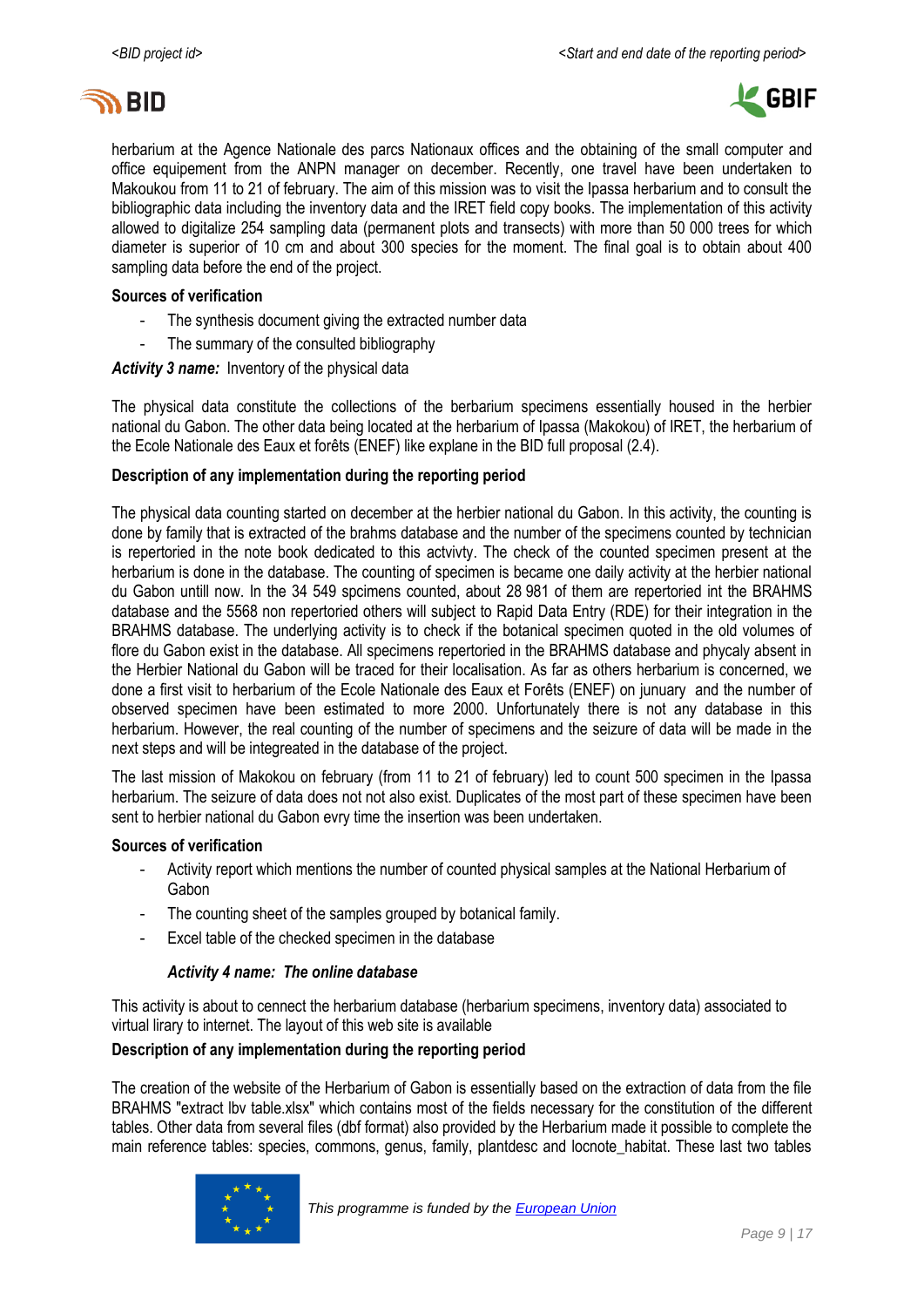



have been the subject of special treatment given their specificity. Several software packages were needed to establish the PDM (Physical Data Model) and create the new database:

- FoxPro-to-CSV for migrating files in DBF format to CSV type files,
- Access and Excel 2013 for the correction of certain data, the selection of fields and the creation of the different tables,
- PostgreSQL for database creation and consistency

#### **Sources of verification**

Finally, the graphic interfaces of the site are being validated with the team of the National Herbarium of Gabon, on the content, navigation and ergonomics. But the temporaly web site can already be view in the address below

#### <http://vmtropicar-proto.ird.fr/gabon/>

#### **4.2. Goal 2: Increase available biodiversity data, within and beyond the grant period**

*Activity 1 name:* Repatriation and loaning of herbarium specimens

#### **Description of any implementation during the reporting period**

BRAHMS database gives 65 000 data available in digitalized form. This information is about global plant collecting in Gabon since DESA Jardin (1822-1896). Specimens are stored in many partner herbaria, especially in the Musehum National d'Histoire Naturelle of Paris where the first specimens was kept before the herbier national du Gabon creation. But extracting data stored only in Gabon exhibit 40 411 data. The activity about the counting of specimens is almost finished and about 34 549 have been already counted except Rubiaceae family. Several specimens which references are entered in the Brahms database are still in the mountain room with others. For the moment, 5568 specimens are already mounted but non repertoried in the database. Several listed specimens physically absents in the Brahms database are entered in the RDE. The associated tasks to this activity are below synthesized:

- Notify the specimens not present at the herbier national du Gabon during the specimen counting process (started on December 2016)
- Check the presence of Gabon samples used in the description of the botanical families quoted in the old volumes of "la Flore du Gabon" in the Herbarium. The activity, which consists in listing the material studied for the first edition of the flora of Gabon in 1961 and which is not mentioned in the version of the database Brahms 2016, was carried out between April and June 2017 to list physical samples of material not cited in Brahms for digitization. At the end of this period, 5 volumes (2; 9; 18; 32; 14) of the aforementioned flora corresponding to 8 families and 204 species were consulted. This inventory shows that 404 materials studied from Gabon in the first edition of "la flore du Gabon" in 1961 are not mentioned in the Brahms 2016 version.
- Identify the traceability of these physically absent specimens in herbier national du Gabon (after the counting process) but particularly present in MNHN of Paris. One of task relating to this activity was to make a stay in the Paris MNHN to select specimens absent in herbier national du Gabon for their repatriation but we still wait for answers form responsible of this structure after our request. We at first stopped the activity above for this reason
- To check the samples present physically in the herbarium but absent in the Brahms database (started on December)
- To undertake the loaning process of these lack specimen in the Brahms database to the others herbaria partners (after the counting process)
- To connect our database to web page

#### **Sources of verification**

- Note book with the daily activities synthesizing the number of absent specimens in the Herbarium
- Availability of copies of requests and emails relating to samples loans

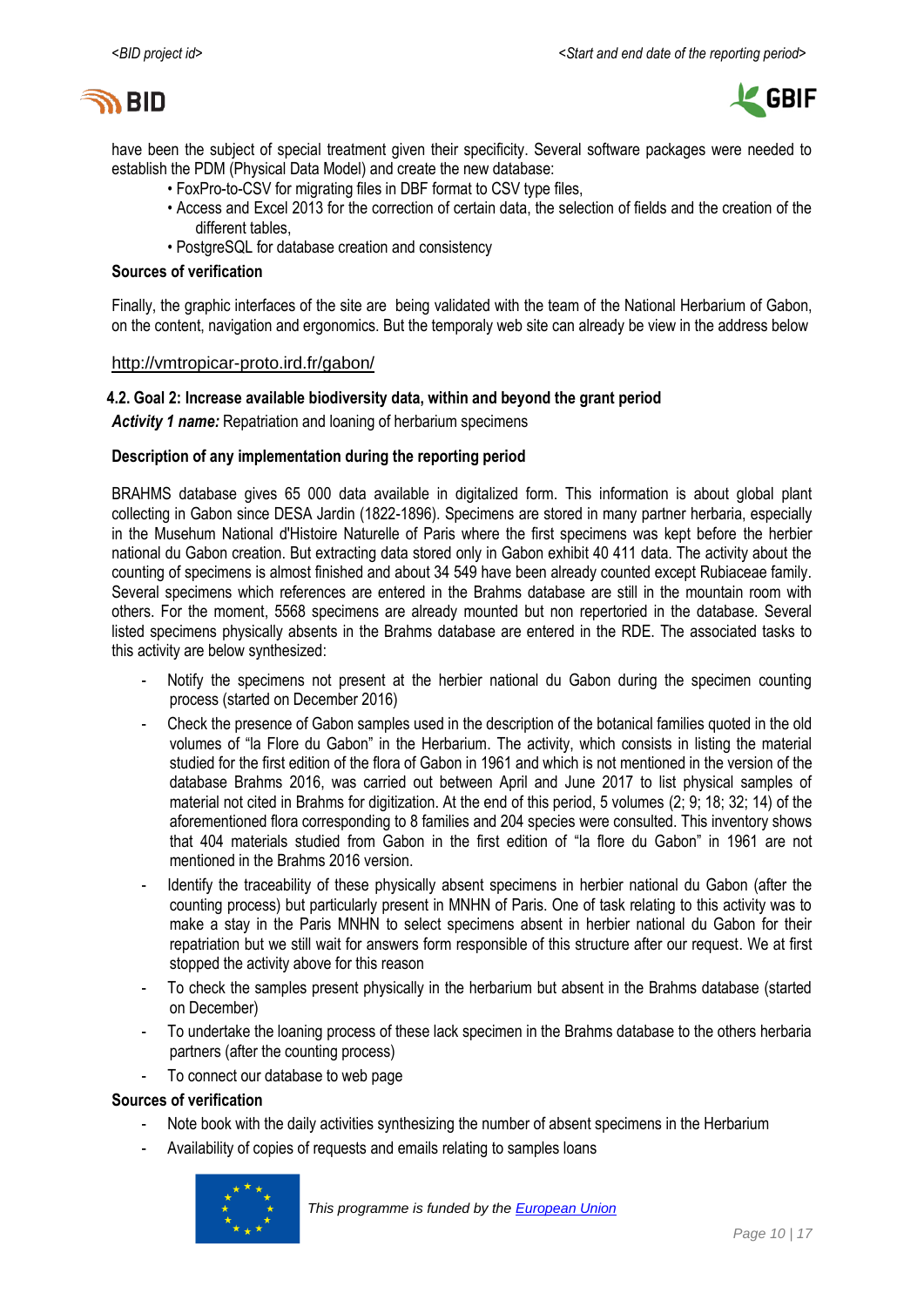



*Activity 2 name:* Adding and editing a new data in the Brahms database

#### **Description of any implementation during the reporting period**

The herbarium samples collected during the field missions of the researchers and partners stored in the mounting room need to be mounted. To supply the database, the following tasks are foreseen in the project:

- Select data from Tropicos, MBG (partner of project) database (extraction done by Tariq Stévart on 16<sup>th</sup> marsh 2017 after request from project coordinator). Investing in this database, the same information is contained in the BRAHMS database
- Input the specimens data from the present specimens in the herbarium but that not exist in the Brahms database using Rapid Data Entry files (RDE). This activity still led to input 648 new data in the RDE system and will continuous beyond the grant period.
- Mounting of herbarium specimens stored in the mounting room. About 700 specimens were still mounted and this activity continues. Many non mounted specimens collection stored in some researcher room was also destroyed by the fire
- Input field notes and printing labels
- Insertion of new collections from mounting room
- Input these specimens data in the Brahms database using Rapid Data Entry files (RDE)

#### **Sources of verification**

- Presence of herbarium specimens from other national and international structure in Herbier national du Gabon
- Presence of the new mounted specimens in the herbarium
- Availability of the database extract from the MBG in the herbarium
- Increasing of data in the database.

#### *Activity 3 name***:** Setting up a digital herbarium

The virtual herbarium will not only provide all the information on the herbarium sample (on the screen) but will also give the image of the target species in its natural ecosystem and its distribution on the national territory.

#### **Description of any implementation during the reporting period**

- Digitalization of herbarium specimens in the National Herbarium of Gabon and the volumes cited in the Flora of Gabon
- Inserting images of species in the database

#### **Sources of verification**

- Existence of digital herbarium

These two activities should be done within the grant period but the loss of the digitalization material during the building fire will carry us to wait the others grants to replace this material and start the steps of digitalization.

#### *Activity 4 name***:** Sustainability of the activities initiated by the project

To ensure the sustainability of these activities beyond the grant period, we will answer to new calls for proposals.

#### **Description of any implementation during the reporting period**

We wrote and submitted for example one project, Digitalization for collection management of the National Herbarium of Gabon (DICMAGA) to "Sud Expert Plantes Développement Durable" – 4th call for projects (Collections). This project which will relay BID project has been accepted to be funded by SEP2 program. The general goal of this project is to electronically capture all of the data associated with each specimen (digitalisation) and to initiate the image capture for type and endemic species. The activities of this project are

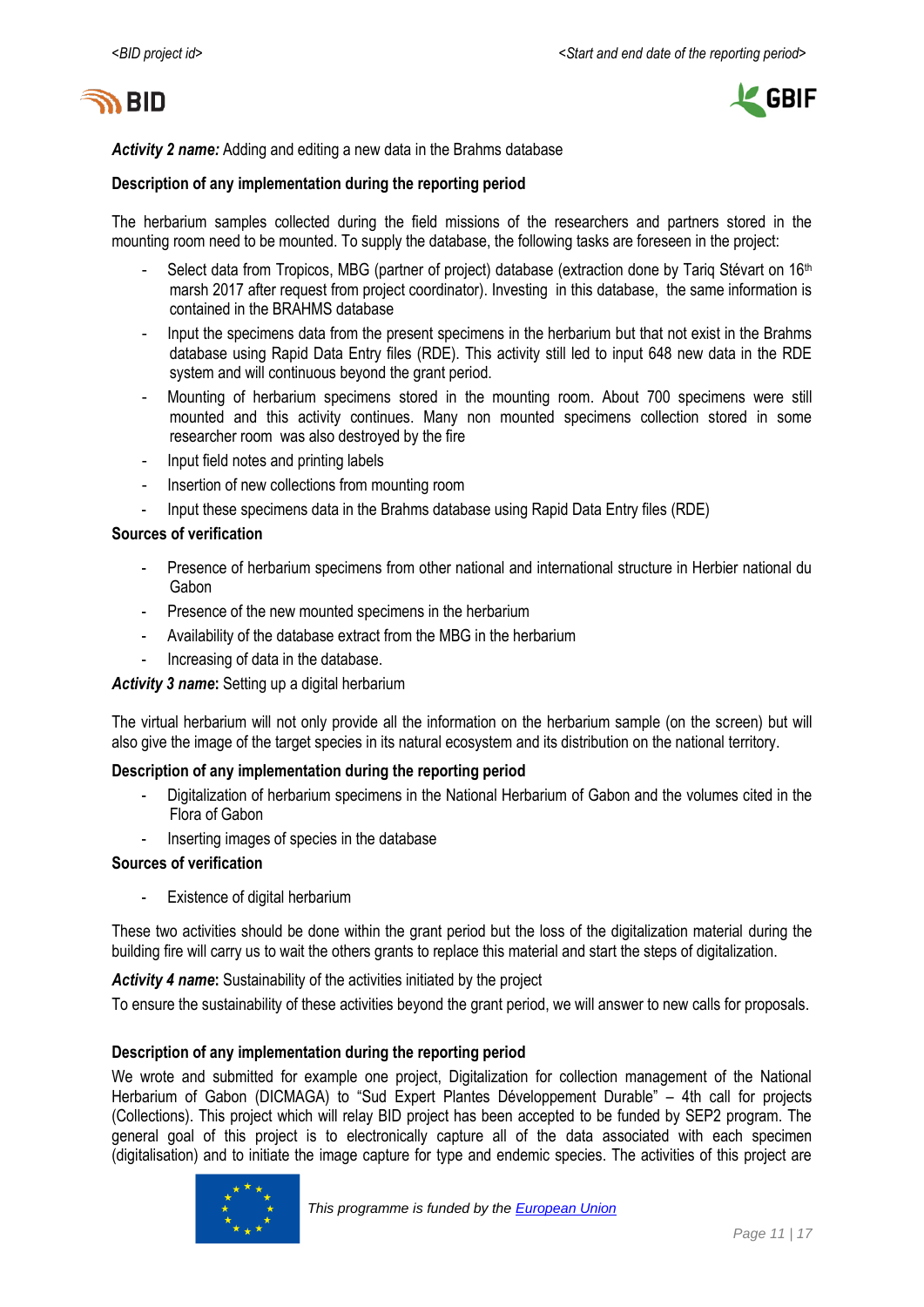



complementary to GBIF project. Looking at the specific objectives of DICMAGA project (installation of a server to run BRAHMS, digitalisation of the 1/3 specimen left from the Netherlands 2005 digitalisation program, curation of the unmounted collections, initiate sample scan process), many activities noted in the goal 2 of BID full proposal relating to the biodiversity data availability, within and beyond the grant period (Mounting of herbarium specimens stored in the mounting room, Input field notes and printing labels, Insertion of new collections from mounting room) will continue to be implemented.

We have also obtain office and IT material across AIR Liquid project supported by SMITHSONIAN

#### **Sources of verification**

- The existence of contractual documents between herbier national du Gabon and SEP2 program about **DICMAGA** funding
- Existence of material from SMITHSONIAN

#### **4.3. Goal 3: Apply biodversity data in response to national priorities**

*Activity 1 name:* Participation of herbier national team to workshop in Yaoundé about the statute of conservation of species

#### **Description of any implementation during the reporting period**

The database provides information about rare and endangered species and allows making analysis on plant diversity, mapping of species distributions and to determine their UICN conservation status. Researchers of the Herbier National du Gabon was invited to the workshop taken place in Yaoundé, Cameroun (19th -23th June 2017) about the statute of conservation of species. Information relating to the identified species during this process needed the using of herbier national du Gabon database. Some Central African species was selected to be evaluated by the members of Herbier national du Gabon team:

- Guibourtia tessmannii, Lophira alata, Aucoumea klaineane (by Nestor ENGONE OBIANG)
- Campylospermum group (by Pulcherie Bissiengou)
- Bikinia, Aphanocalyx or andoung group (by Mboma Raymonde)

#### **Sources of verification**

Letters of invitation for participants from Gabon for a workshop organized by the IUCN in Yaoundé, Cameroun

Activity 2 name: Support logging companies to prepare audits and certification process

#### **Description of any implementation during the reporting period**

Gabonese new forest code obliges loggers to provide their concessions of management plans, supported in part by the FSC certification process which includes requirements related to the sustainability of the forest resource. Of these requirements, Indicator 9 emphasizes that management activities must locate, maintain and monitor high value forests for conservation. In addition, indicator 8.2.1 requires the establishment of permanent sampling devices representing all types of forest stands in the concession to monitor the state and growth of the forest.

It is in this perspective one logger company has requested the intervention of the National Herbarium of Gabon in its CFAD on august and September 2017 to characterize the floristic diversity of their conservation areas and identify the different types of forests with high value for conservation. The confirmation of plant identification and the knowledge on the species characterising mature forests (Cesalpiniaceae) was easy thank to using the herbier national database. This work also led us to add two plots in our forest inventory database

#### **Sources of verification**

- Field mission report available at the herbier national du Gabon and the SBL loggers company (Lastourville, Gabon)
- Two plots (2 ha) from SBL CFAD in our forest inventory database

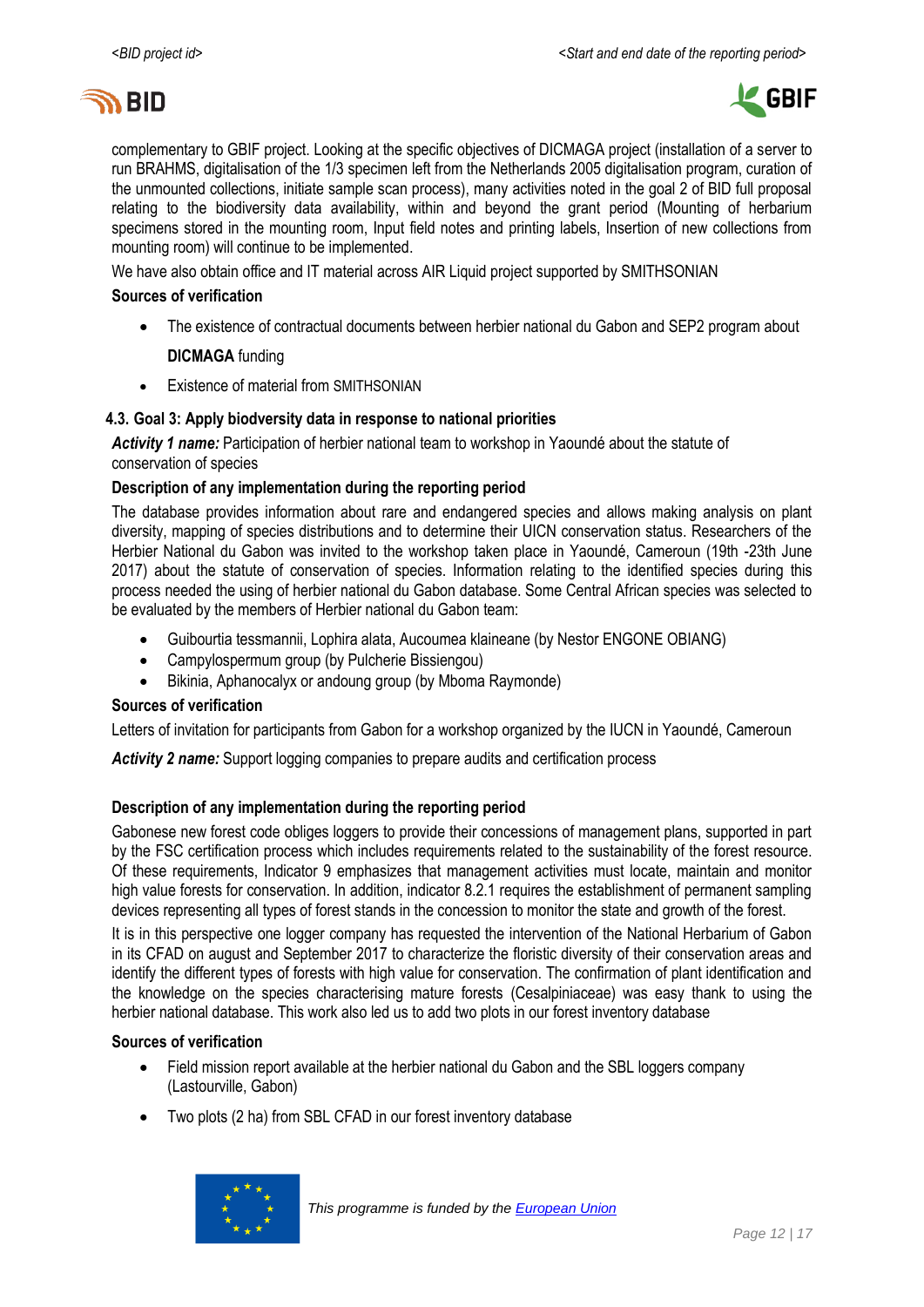



*Activity 3 name:* Environmental and social impact study to describe plant biodiversity before the implementation of economical project

#### **Description of any implementation during the reporting period**

Gabonese environmental code requires economic operators to make environmental and social impact studies before executing their projects. Most of these studies have a plant biodiversity component. It is a question of describing the floristic diversity of a given area before his destruction. To confirm the identification of the plants taken from the field, the database of the herbarium is often consulted.

#### **Sources of verification**

Between 2000 and 2017 many studies have been made by many companies using herbier national database. Reports are available at the "Ministère en charge de l'environnement au Gabon » (i.e) :

- Plant diversity study in Rabikounga by SHELL Gabon and the SMITHSONIAN (2002, 2010)
- Botanical diagnosis on the Mitzic-Oyem-Bitam-Eboro axis of the INTERCONNECTE NORD GABON project (2010)
- Botanical diagnosis on the OLAM concession (Mouila), OLAM Gabon (2012)
- Botanical diagnosis on the OLAM Project Hevea (Woleu- Ntem, Gabon), OLAM Gabon (2012)
- Study of the dynamics of vegetation sites of manganese in the Moanda (Haut Ogooue Gabon) area with Eramet-COMILOG company (2012-2014)
- Botanical data in the area of OLAM PALM project, Mandji (Ngounié- Gabon), OLAM Gabon (2013)
- Botanical diagnosis on the OLAM concession (Mouila lot3), OLAM Gabon and TEREA (2014)
- Botanical diagnosis on the GRAINE project in Ndendé, OLAM Gabon and TEREA (2015)
- Biodiversity study (EIS) in Ngoulmendiim and Dibwangui for the construction of electric dams, FGIS-ERANOVE, TEREA (2017)
- Methodologies for the evaluation of the initial state of biodiversity in BIFOUN concession, OLAM, TERA (2017)

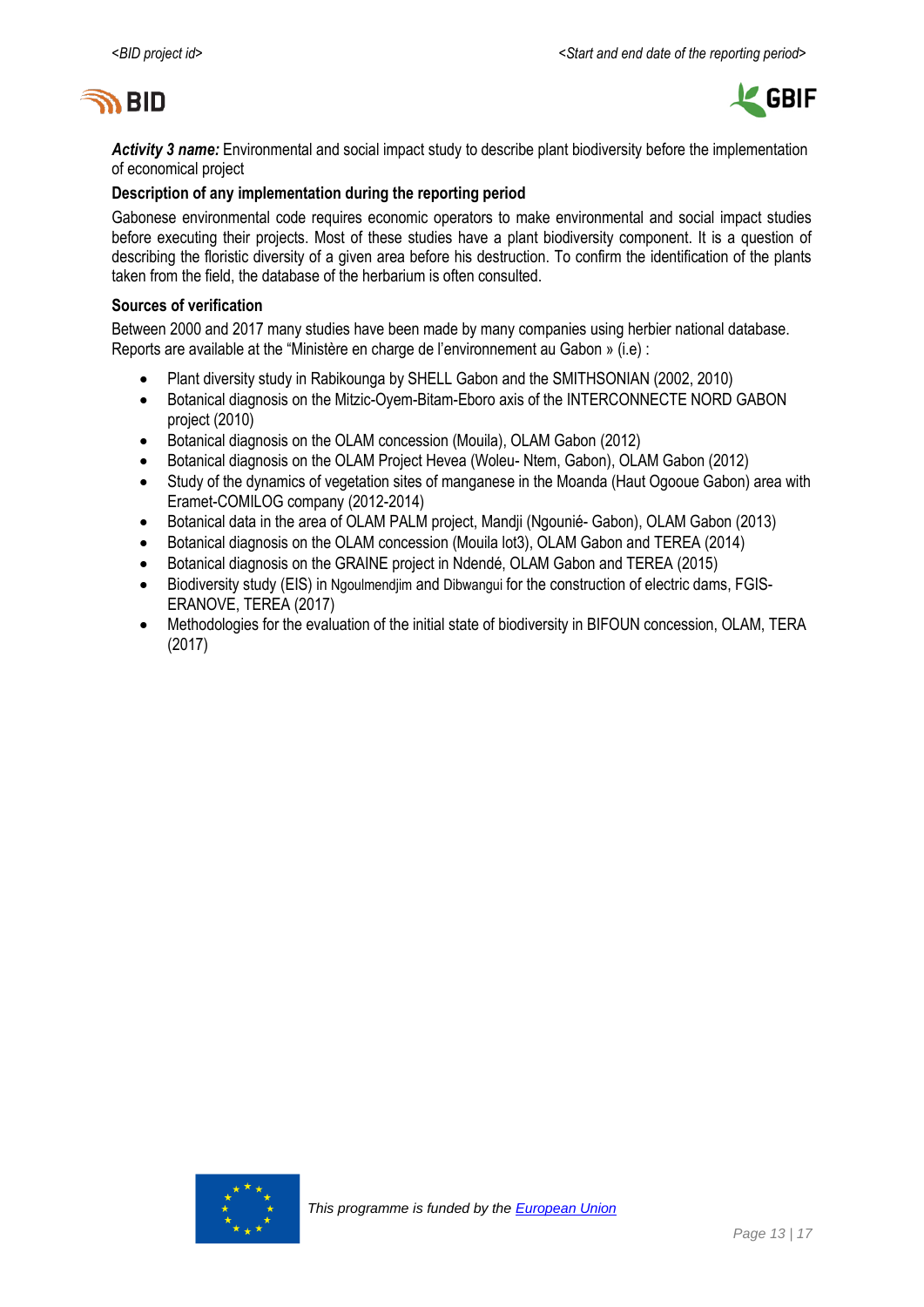



### **5. Updated calendar for the BID project implementation and evaluation period**

*The calendar should be completed in the same way as in the Full Project Proposal, but should include any expected changes. Provide reasons for any expected changes in section 5.1 'Explanatory Notes'.*

<span id="page-13-0"></span>

|                                                                             | Implementation period (maximum 24 months, starting 1 June 2016 at the earliest) |                |                                  |                           |                                           |                         |              |              |                       |                         |                         |                                                                                                                                                                                                                                                                                               |                |                         |                    |                |                |                         |                                        |  |  |  |  |                                                                    |              |              |
|-----------------------------------------------------------------------------|---------------------------------------------------------------------------------|----------------|----------------------------------|---------------------------|-------------------------------------------|-------------------------|--------------|--------------|-----------------------|-------------------------|-------------------------|-----------------------------------------------------------------------------------------------------------------------------------------------------------------------------------------------------------------------------------------------------------------------------------------------|----------------|-------------------------|--------------------|----------------|----------------|-------------------------|----------------------------------------|--|--|--|--|--------------------------------------------------------------------|--------------|--------------|
| Implementation period start date and end date<br>(dd/mm/yy)                 |                                                                                 |                |                                  |                           |                                           | 01/06/2016-01/12/2018   |              |              |                       |                         |                         |                                                                                                                                                                                                                                                                                               |                |                         |                    |                |                |                         |                                        |  |  |  |  |                                                                    |              |              |
| <b>Activity</b>                                                             | $\mathbf{1}$                                                                    | $\overline{2}$ | $\mathfrak{Z}$<br>$\overline{4}$ |                           | $6\overline{6}$<br>$5\overline{)}$        |                         |              |              |                       |                         |                         |                                                                                                                                                                                                                                                                                               |                |                         |                    |                |                |                         |                                        |  |  |  |  | 8 9 10 11 12 13 14 15 16 17 18 19 20 21 22 23 24 25 26 27 28 29 30 |              | <b>Notes</b> |
| BID Capacity Enhancement workshop 1                                         |                                                                                 |                | X                                |                           |                                           |                         |              |              |                       |                         |                         |                                                                                                                                                                                                                                                                                               |                |                         |                    |                |                |                         |                                        |  |  |  |  |                                                                    |              |              |
| 6-month progress analysis                                                   |                                                                                 |                |                                  |                           | $\sf X$                                   |                         |              |              |                       |                         | X                       |                                                                                                                                                                                                                                                                                               |                |                         |                    |                |                |                         |                                        |  |  |  |  |                                                                    |              |              |
| Mid-term evaluation & reporting                                             |                                                                                 |                |                                  |                           |                                           |                         |              |              |                       | $\sf X$                 | $\sf X$                 |                                                                                                                                                                                                                                                                                               |                |                         |                    |                | X              | $\overline{\mathsf{X}}$ |                                        |  |  |  |  |                                                                    |              |              |
| Workshop of launch of project activities                                    | X                                                                               |                |                                  |                           |                                           |                         |              |              |                       |                         |                         |                                                                                                                                                                                                                                                                                               |                |                         |                    |                |                |                         |                                        |  |  |  |  |                                                                    |              |              |
| Mobilization of biodiversity data                                           | X                                                                               | X              | $X \mid X$                       |                           | $\vert x \vert$<br>$\vert\mathsf{X}\vert$ | $\mathsf X$             | $\mathsf{X}$ | X            | $\mathsf{X}$          | $x \mid x$              |                         | $\mathsf{X}$                                                                                                                                                                                                                                                                                  | $\mathsf{X}$   | $\mathsf X$             | $\mathsf{X}$       |                | x   x          |                         | $x \mid x \mid x \mid x \mid x \mid x$ |  |  |  |  |                                                                    |              |              |
| Taxonomic update                                                            | X                                                                               | X              | $\sf X$                          | $\sf X$                   | $\mathsf{X}$<br>$\mathsf{X}$              | $\overline{\mathsf{X}}$ | X            | $\mathsf X$  | $\sf X$               | $\overline{\mathsf{X}}$ | $\overline{\mathsf{X}}$ | $\overline{X}$                                                                                                                                                                                                                                                                                | $\overline{X}$ | $\overline{\mathsf{x}}$ | X                  | $\overline{X}$ | $\overline{X}$ | $\overline{\mathsf{X}}$ | $\overline{\mathsf{X}}$                |  |  |  |  |                                                                    |              |              |
| Database conception                                                         | X                                                                               | X              | $\mathsf{X}$                     | $\boldsymbol{\mathsf{X}}$ |                                           |                         |              |              | X                     | X                       | $\overline{\mathsf{X}}$ | X                                                                                                                                                                                                                                                                                             |                |                         |                    |                |                |                         |                                        |  |  |  |  |                                                                    |              |              |
| Digitalization of samples and documents                                     |                                                                                 |                | X                                | $\boldsymbol{\mathsf{X}}$ | $\mathsf{X}$                              | $X$ $X$                 |              | $X$ $X$      | $\vert x \vert$       | $x \mid x$              |                         | $\vert X \vert$                                                                                                                                                                                                                                                                               | X              | $\bar{\mathsf{X}}$      | $\bar{\mathsf{X}}$ | $x \mid x$     |                | $\mathsf{X}$            |                                        |  |  |  |  |                                                                    | $\mathsf{X}$ |              |
| Supplying of database                                                       | X                                                                               | $\sf X$        | Χ                                | $\boldsymbol{\mathsf{X}}$ | $\mathsf{X}$<br>X                         | $\sf X$                 | X            | $\mathsf{X}$ |                       |                         | $\overline{\mathsf{X}}$ | X                                                                                                                                                                                                                                                                                             |                | $\overline{\mathsf{X}}$ | $\overline{X}$     | $\mathsf{X}$   | $\mathsf{X}$   |                         | $\mathsf{X}$                           |  |  |  |  | <u>  x   x   x   x   x   x   x   x  </u>                           | $\mathsf{X}$ |              |
| Evaluation period (maximum 6 months, ending 31 December 2018 at the latest) |                                                                                 |                |                                  |                           |                                           |                         |              |              |                       |                         |                         |                                                                                                                                                                                                                                                                                               |                |                         |                    |                |                |                         |                                        |  |  |  |  |                                                                    |              |              |
| <b>Evaluation period start date and end date</b>                            |                                                                                 |                |                                  |                           |                                           |                         |              |              | 01/07/2018-31/06/2019 |                         |                         |                                                                                                                                                                                                                                                                                               |                |                         |                    |                |                |                         |                                        |  |  |  |  |                                                                    |              |              |
| <b>Activity</b>                                                             | $\mathbf{1}$                                                                    | $\overline{2}$ | $\mathfrak{Z}$<br>$\overline{4}$ |                           | $6\phantom{1}$<br>5 <sup>5</sup>          |                         | 8            | 9            | $\mathbf{0}$          |                         | $\overline{2}$          | <b>Notes</b>                                                                                                                                                                                                                                                                                  |                |                         |                    |                |                |                         |                                        |  |  |  |  |                                                                    |              |              |
| Final financial and narrative reporting                                     |                                                                                 |                |                                  |                           | X<br>$\boldsymbol{X}$                     |                         |              |              |                       | $X$ $X$                 |                         |                                                                                                                                                                                                                                                                                               |                |                         |                    |                |                |                         |                                        |  |  |  |  |                                                                    |              |              |
| Review of activities                                                        |                                                                                 | X<br>$\times$  | $X$ $X$                          |                           |                                           | $\overline{X}$          |              | x x          | $\overline{X}$        |                         |                         | This activity will consist in doing the review of scientific activities according to initial overall goals. The<br>different obtained results will then reported in the final document that will presented or sent to the BID<br>administration over the last two months of evaluation period |                |                         |                    |                |                |                         |                                        |  |  |  |  |                                                                    |              |              |
| Review of expenses                                                          |                                                                                 |                | $\pmb{\chi}$                     | Χ                         |                                           |                         |              |              | $\mathsf{X}$          | $\mathbf{X}$            |                         | The proof of expense for each activity will be reported in the financial document that will also presented<br>over the last two months                                                                                                                                                        |                |                         |                    |                |                |                         |                                        |  |  |  |  |                                                                    |              |              |

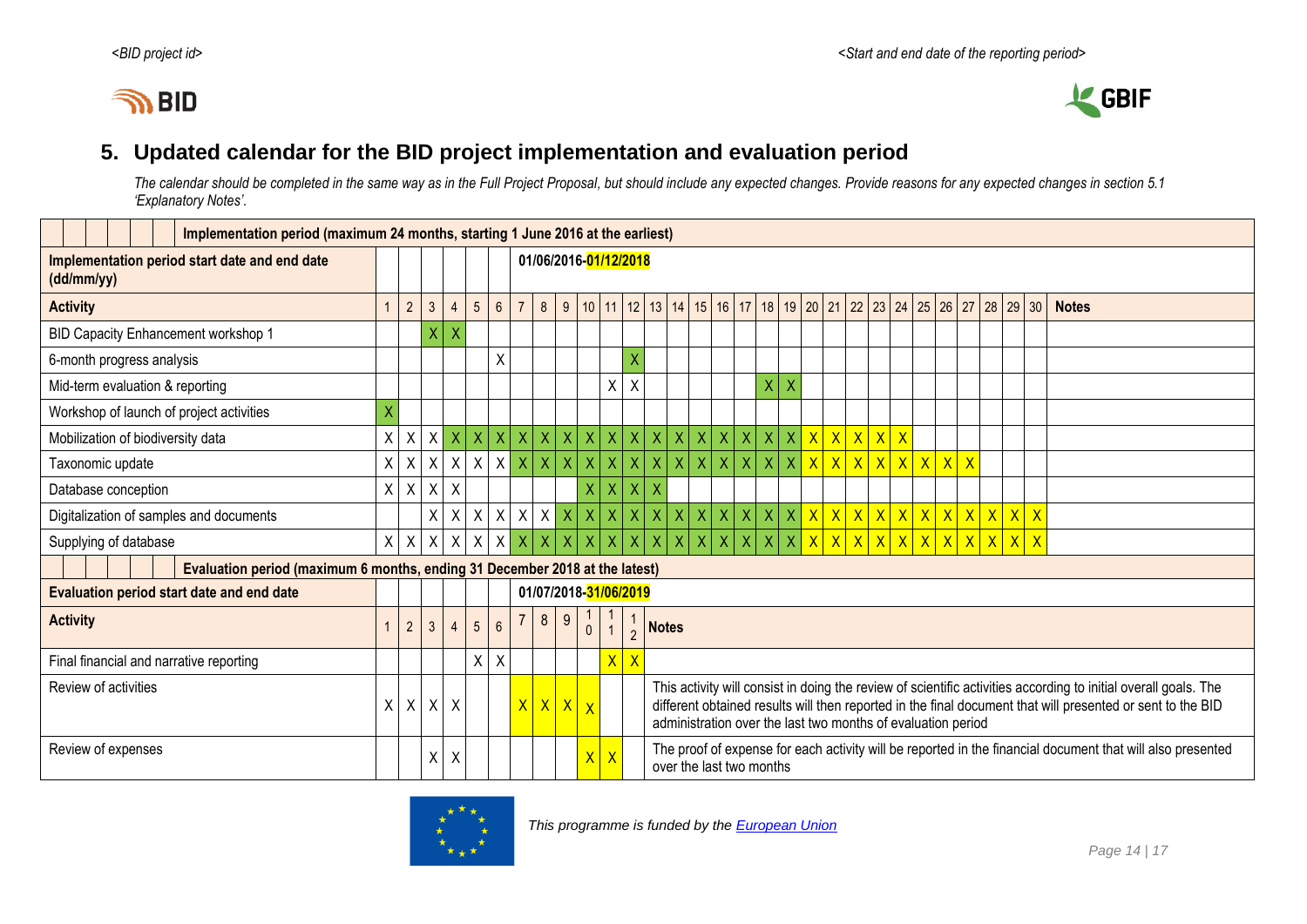



5.1. **Explanatory notes:** After the destruction of Herbier National du Gabon's building and infrastructure in the aftermaths presidential election on august, we requested to extend our project implementation period by six month. In this case, the timeframe was revised. This request was approved by GBIF. In the new schedule that we offered (yellow box), the activities and the narrative and financial report have been shifted of 6 months. The green boxes are the already implemented activities and their progression

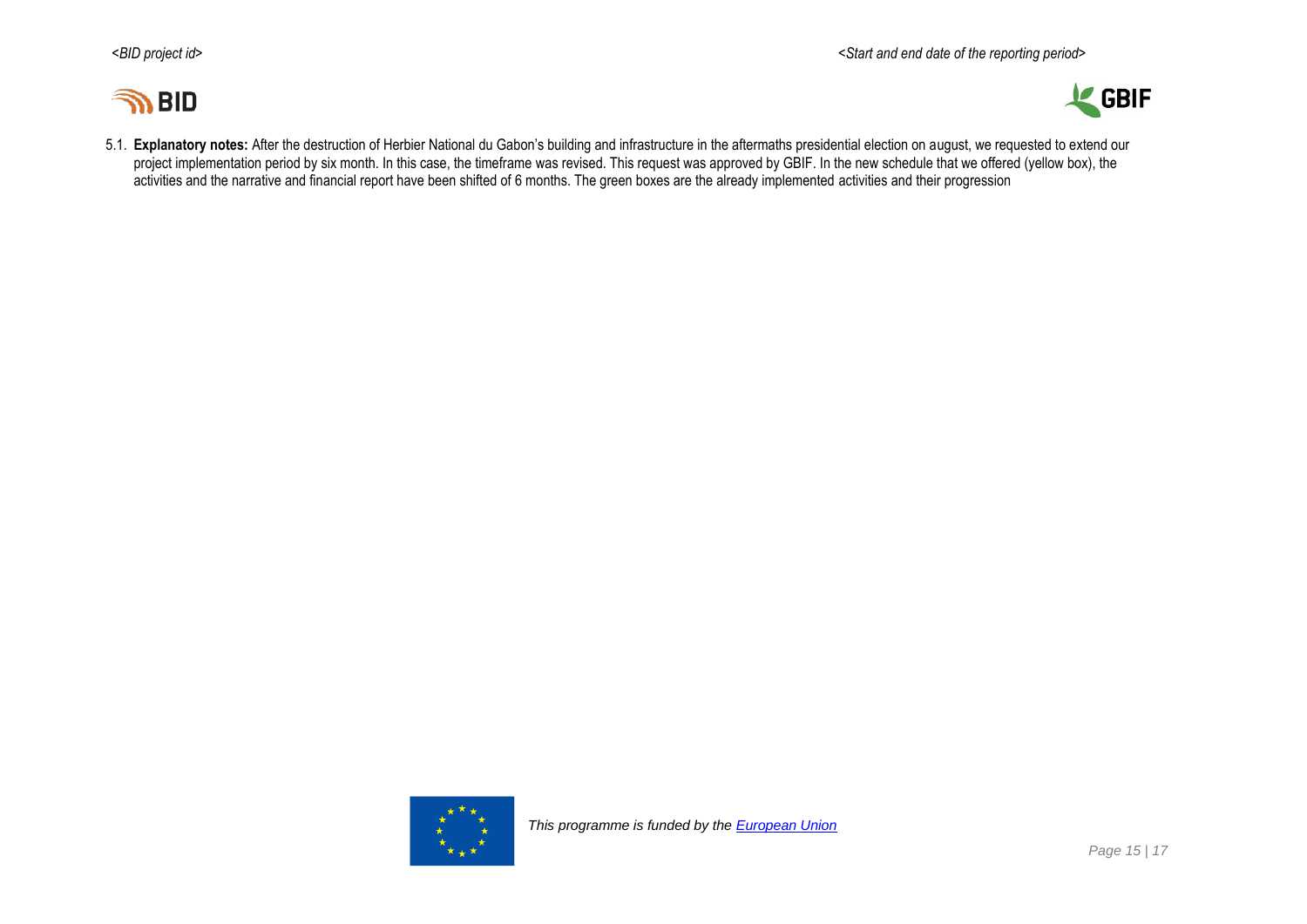



## <span id="page-15-0"></span>**6. Beneficiaries/affiliated entities and other cooperation**

### **6.1. Relationship with project partners**

*Please describe the relationship between your project coordinating team/institution and your project partners, and with any other organisations involved in implementing your BID project.*

The Herbier National du Gabon had identified 4 national parthners: Agence Nationale des Parcs Nationaux (ANPN), Institut de Recherche en Ecologie Tropicale (IRET), Ecole Nationale des Eaux et Forêts (ENEF), l'Université des Sciences et Techniques de Masuku (USTM) and 4 other international partners to lead the project activities. Since his starting, all these partners contribute to the smooth running of the project activities through their logistical, financial and scientific support. During the night of Wednesday 31 August 2016, the Herbier National du Gabon building was looted and burned following the aftermaths presidential elections. This situation resulted in a loss of computer equipment, research equipment, field equipment and furniture. It is thanks to the partnership and good relations with the ANPN that the head of this institution has funded, in collaboration with the director of IPHAMETRA, the transfer of herbarium samples toward the ANPN's premises where the herbarium is now located. Despite this move, the project's activities that had already started in July was remained suspended due to the lack of work equipment lost in the flames. A few months later, the delivery of small equipment (chair, desks, computer) by the ANPN enabled the herbarium to restart the project's activities. Because the narrowness of the actual room where specimens of herbarium are stored, the ANPN head hope to house the Herbier National du Gabon in another building with the offices of the Herbier National du Gabon staff. In addition, the ANPN contributes to the improving our web site project with her authorization to use some extracts of her book (plantes à fleur du Gabon) which he holds the copyrights (Sosef, M.S.M., 2016. L'exploration botanique du Gabon. In: J.P. Vande weghe, E. Bidault & T. Stévart (eds), Plantes à fleurs du Gabon. Une introduction à la flore des angiospermes: 28-31. Agence Nationale des Parcs Nationaux, Libreville). The partnership with the Institute of Research in Tropical Ecology (IRET) is very important. Most of the forest inventory data that we digitized were provided by this institution which allowed us to access its field note books and its bibliographic background containing of important data. The visit of the Makokou herbarium last February made it possible to note the lack of digitization of the data of this local herbarium of the IRET. The project proposed to enter these data and integrate them into the project database. The IRET also promised to provide additional future inventory data from its project to establish 300 permanent plots on a national scale in collaboration with the ANPN. This project will therefore enable the regular supply of our database. The Ecole Nationale des Eaux et Forêts (ENEF) has a small Herbarium which we have already visited on november. The digitization of these data will also contribute to the knowledge of species distribution.

As far as relations with external partners are concerned, working sessions are often organized with the Nationaal Herbarium Nederland via skype. Recently Jan Wieringa helped us to update our database by installing BRAHMS's new versions (206, 2017). An extraction of the database of Naturalis for the gabon had reached us by wi transfer and thanks to which the update was possible. The partnership with the Missouri Botanical of Garden (MBG) has already made it possible to extract from their Tropicos database. The inventory data collected in the framework of the thesis that Tariq frames and the field missions that the MBG organizes each year will also contribute to the supply of the database of the project.

### **6.2. Links to other projects and actions**

*Where applicable, outline any links and synergies you have developed with other actions, e.g. GBIF nodes, other BID funded projects, etc. If your organization has received previous grants in view of strengthening the same target group, to what extent has your BID project been able to build upon/complement the previous project(s) ?*

The project has not yet developed synergies with other GBIF entities such as nodal points. Gabon is not yet a member of the GBIF and procedures for becoming a member are under way. This is also the first time that our team has benefited from GBIF funding. However, the synergies exist between our IDB project and the others projects of the partners institutions. The project already receives forest inventory data from, for example, IRET and MBG projects. Most of these projects aim to collect data on the ground, which is not foreseen in the activities of BID project. But several of these data are already integreated in the project database and the others will be enter it progressively.

### <span id="page-15-1"></span>**7. Visibility**

*Please refer to the [BID guidelines.](http://bid.gbif.org/en/community/communication-guidelines/)*